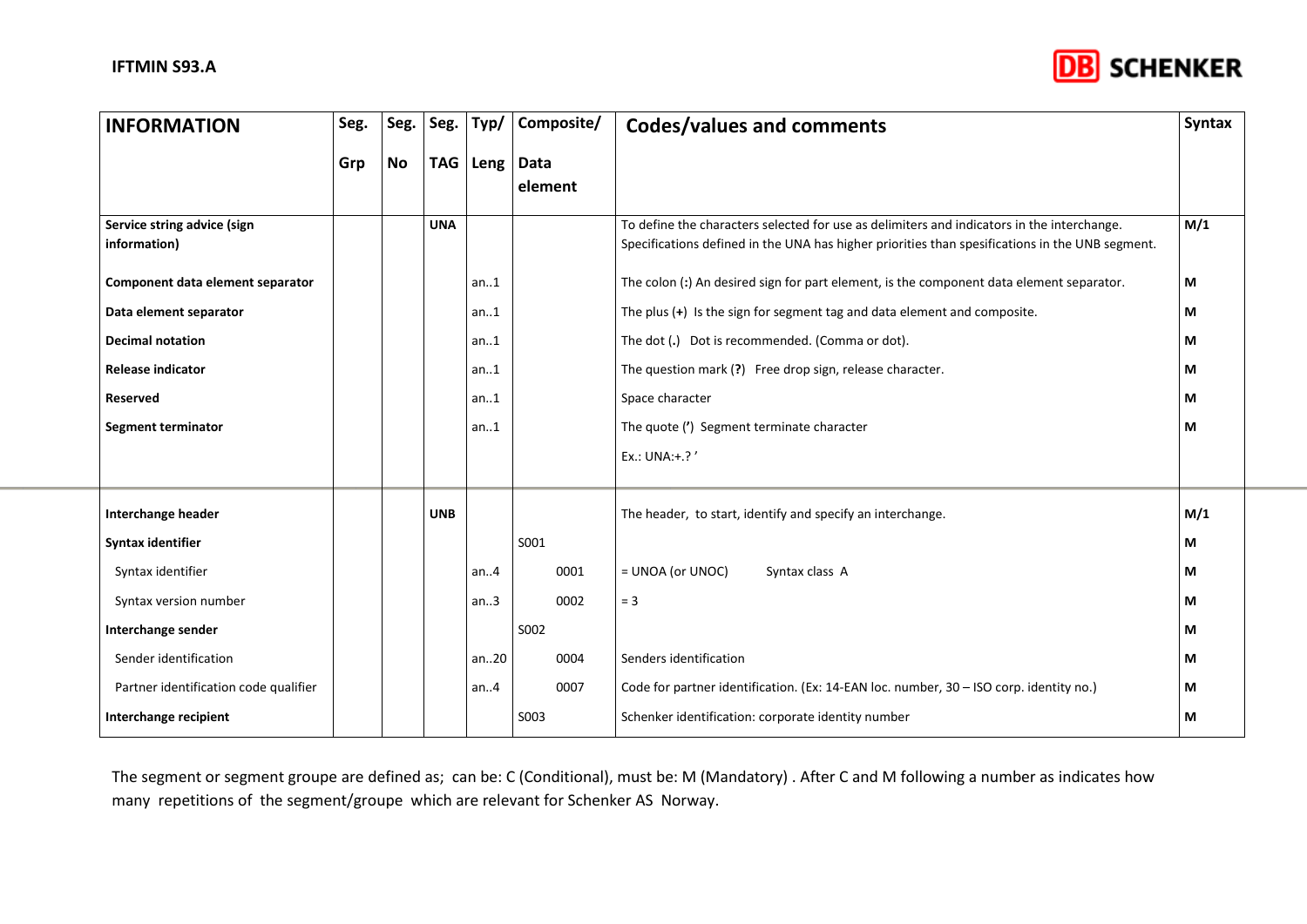

| <b>INFORMATION</b>                    | Seg. | Seg.      | Seg.       | Typ/        | Composite/   | Codes/values and comments                                                                                                                                                                                                    | <b>Syntax</b> |
|---------------------------------------|------|-----------|------------|-------------|--------------|------------------------------------------------------------------------------------------------------------------------------------------------------------------------------------------------------------------------------|---------------|
|                                       | Grp  | <b>No</b> | <b>TAG</b> | Leng   Data | element      |                                                                                                                                                                                                                              |               |
| Recipient identification              |      |           |            | an20        | 0010         | $= N0009101$<br>Schenker AS                                                                                                                                                                                                  | M             |
| Partner identification code qualifier |      |           |            | an.A        | 0007         | $= NODI$                                                                                                                                                                                                                     | М             |
| Date/Time of preparation              |      |           |            |             | S004         | Date and time for interchange completion                                                                                                                                                                                     | М             |
| Date                                  |      |           |            | n6          | 0017         | Format: YYMMDD                                                                                                                                                                                                               | М             |
| Time                                  |      |           |            | an.4        | 0019         | Format: HHMM                                                                                                                                                                                                                 | М             |
| Interchange control reference         |      |           |            | an14        | 0020<br>S005 | Interchange reference. Unique reference, until 14 characters, where the last two characters<br>should be numeric. The two lasted characters represents batch number in Schenker. See also<br>UNZ.<br>Not used by Schenker AS | M             |
| <b>Application reference</b>          |      |           |            | an14        | 0026         | Optional message identification                                                                                                                                                                                              | C             |
| <b>Test indicator</b>                 |      |           |            | n1          | 0035         | = 1 Optional                                                                                                                                                                                                                 |               |
|                                       |      |           |            |             |              | Ex. for test:                                                                                                                                                                                                                |               |
|                                       |      |           |            |             |              | UNB+UNOA:3+LG000101:NOLG+NO009101:NODI+100730:1322+LG000101071201++NODI++++1'                                                                                                                                                |               |
|                                       |      |           |            |             |              | Ex. for production:                                                                                                                                                                                                          |               |
|                                       |      |           |            |             |              | UNB+UNOA:3+LG000101:NOLG+NO009101:NODI+100730:1322+LG000101071201++NODI'                                                                                                                                                     |               |
| <b>Message header</b>                 |      | 001       | <b>UNH</b> |             |              | Header: to identify and specify the message                                                                                                                                                                                  | M/1           |
| Message reference number              |      |           |            | n10         | 0062         | Message number, an unique reference number                                                                                                                                                                                   | М             |
| <b>Message identifier</b>             |      |           |            |             | S009         |                                                                                                                                                                                                                              | М             |
| Message type identifier               |      |           |            | an $6$      | 0065         | $=$ IFTMIN                                                                                                                                                                                                                   | M             |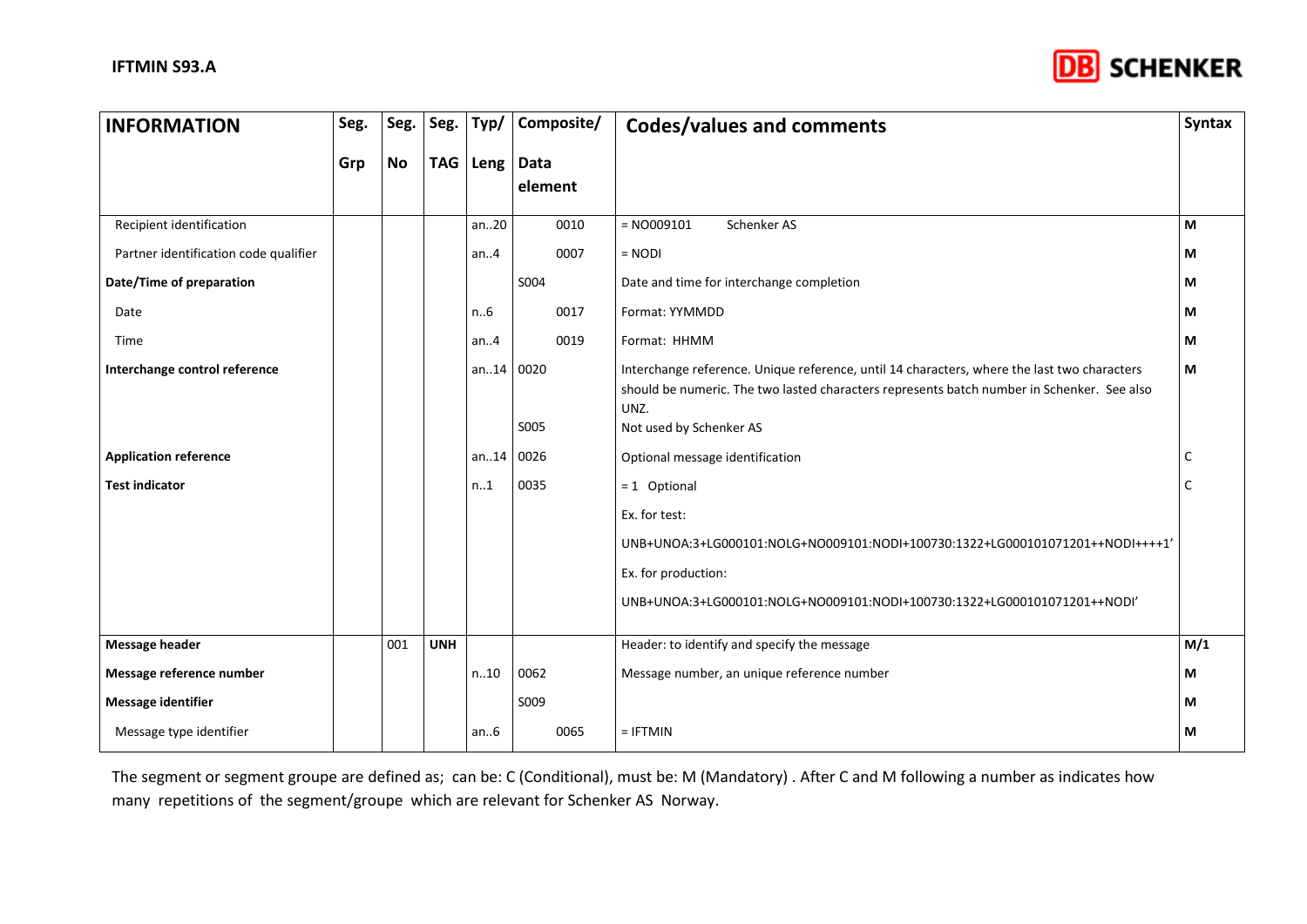

| <b>INFORMATION</b>             | Seg. | Seg. | Seg.       | Typ/        | Composite/ | <b>Codes/values and comments</b>                                                                         | <b>Syntax</b> |
|--------------------------------|------|------|------------|-------------|------------|----------------------------------------------------------------------------------------------------------|---------------|
|                                | Grp  | No   | <b>TAG</b> | Leng   Data | element    |                                                                                                          |               |
| Message type version number    |      |      |            | an.1        | 0052       | $= S$                                                                                                    | М             |
| Message type release number    |      |      |            | an.3        | 0054       | $= 93A$                                                                                                  | М             |
| Controlling agency             |      |      |            | an.2        | 0051       | $= UN$                                                                                                   | М             |
| Associaton assigned code       |      |      |            | an.6        | 0057       | $=$ NOSM10                                                                                               | C             |
|                                |      |      |            |             |            | Ex.: UNH+1+IFTMIN:S:93A:UN:NOSM10'                                                                       |               |
|                                |      |      |            |             |            |                                                                                                          |               |
| The beginning of message       |      |      |            |             |            | To indicate the type and function of a message and to transmit the identifying number.                   |               |
| Option 1:                      |      |      |            |             |            | A segment of various types depending on the solution.                                                    |               |
| Document/message name          |      | 002  | <b>BGM</b> |             | C002       |                                                                                                          | M/1           |
| Document/Message name, coded   |      |      |            | an.3        | 1001       | 700 = Domestic waybill/transport                                                                         | M             |
| Document/message ref./number   |      |      |            | an.15       | 1004       | = Senders reference (Schenker requires 15 digits. The ref. have to be an unique at least 6 months)   $M$ |               |
|                                |      |      |            |             |            | The pos: 1-4 are customer identific. assigned of Schenker AS. The pos: 5-15 is an unique value.          |               |
| <b>Message function, coded</b> |      |      |            | an.3        | 1225       | 9 = Originally waybill. Schenker AS does not handle changes/deleting.                                    | C             |
|                                |      |      |            |             |            | Ex.: BGM+700+123400012345678' (without GS1 waybill/sending number.)                                      |               |
| Option 2:                      |      |      |            |             |            |                                                                                                          |               |
| Document/message name          |      | 002  | <b>BGM</b> |             | C002       |                                                                                                          | M/1           |
| Message name, coded            |      |      |            | an.3        | 1001       | 700 = Domestic waybill/transport                                                                         | C             |
| Document/message ref./number   |      |      |            | an. $.15$   | 1004       | Not used by Schenker AS                                                                                  |               |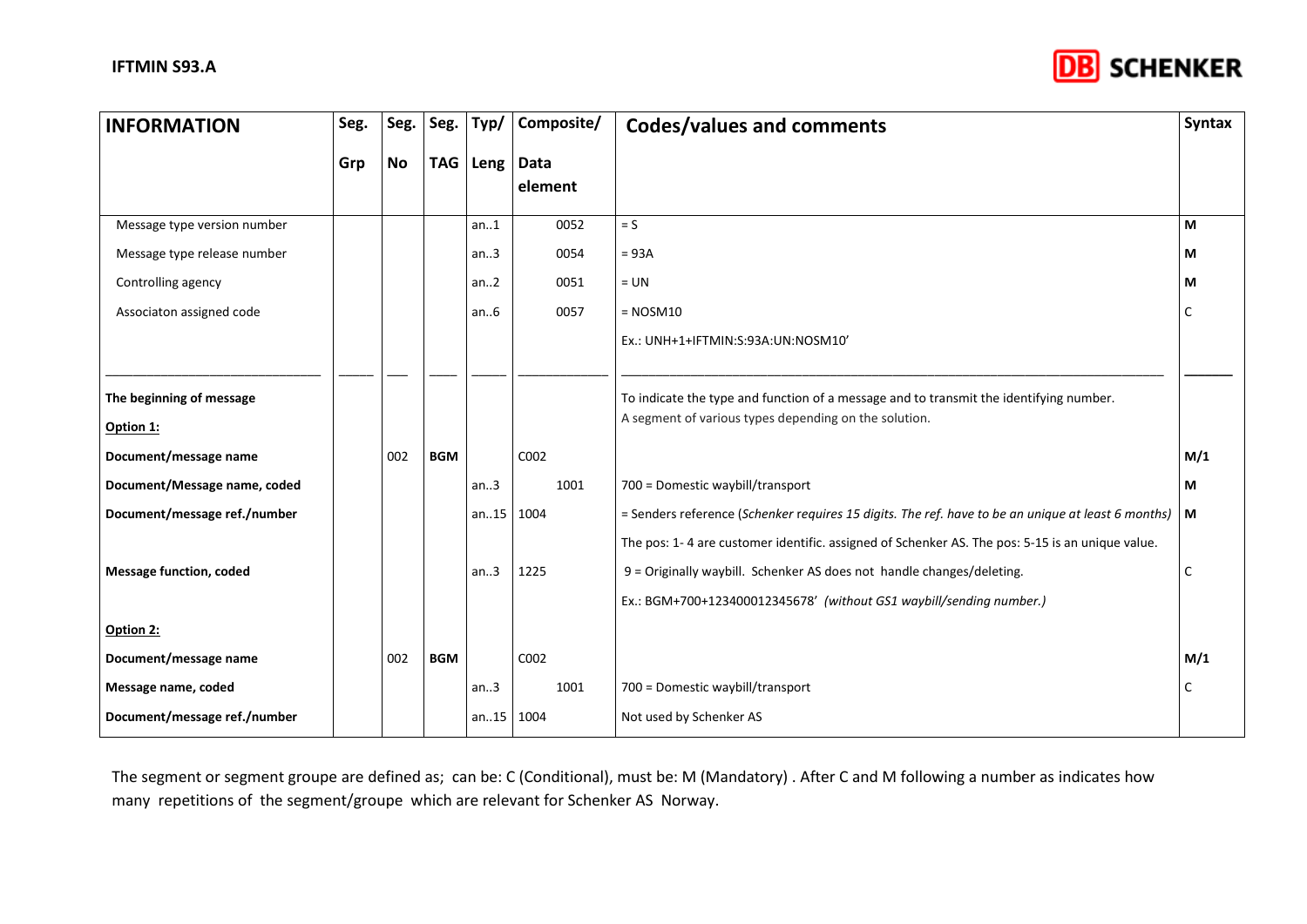

| <b>INFORMATION</b>                     | Seg. | Seg.      | Seg.       | Typ/ | Composite/      | <b>Codes/values and comments</b>                                                                                            | <b>Syntax</b> |
|----------------------------------------|------|-----------|------------|------|-----------------|-----------------------------------------------------------------------------------------------------------------------------|---------------|
|                                        | Grp  | <b>No</b> | <b>TAG</b> | Leng | Data<br>element |                                                                                                                             |               |
| Message function, coded                |      |           |            | an.3 | 1225            | Can be omitted, or use.value: 9<br>Ex.: BGM+700' (with GS1 waybill/sending number, 17 digits, (consignment no. in RFF+AAM)) | C             |
| Date/time/period                       |      | 003       | <b>DTM</b> |      |                 | To indicate a date and time applying to the whole message                                                                   | M/1           |
| <b>Message date and time</b>           |      |           |            |      | C507            |                                                                                                                             | М             |
| Date/time qualifier                    |      |           |            | an.3 | 2005            | 137 = The message date of issue                                                                                             | М             |
|                                        |      |           |            |      |                 | 200 = Pick-up/collection date/time forward, in use for PlusPickup (max. 14 days forward in time)                            | C             |
| Date/time/period                       |      |           |            | an35 | 2380            | = Waybill date/time (or pickup date/time)                                                                                   | М             |
| Date/time/period format qualifier      |      |           |            | an.3 | 2379            | 102 = CCYYMMDD                                                                                                              | М             |
|                                        |      |           |            |      |                 | 203 = CCYYMMDDHHMM                                                                                                          |               |
|                                        |      |           |            |      |                 | Ex.: DTM+137:20100803:102'                                                                                                  |               |
|                                        |      |           |            |      |                 | Ex.: DTM+200:201207241000:203'                                                                                              |               |
|                                        |      |           |            |      |                 |                                                                                                                             |               |
| <b>Transport service requirements</b>  |      | 004       | <b>TSR</b> |      |                 | To specify the contract and carriage conditions and service and priority requirements for the<br>transport.                 | C/5           |
| <b>Contract and carriage condition</b> |      |           |            |      | C536            |                                                                                                                             |               |
| Contract and carriage cond., coded     |      |           |            | an.3 | 4065            | Product code:                                                                                                               |               |
|                                        |      |           |            |      |                 | Code 7 = Parcel, one packages (not necessary, Schenker AS will automatically choose 7 or 9                                  | C             |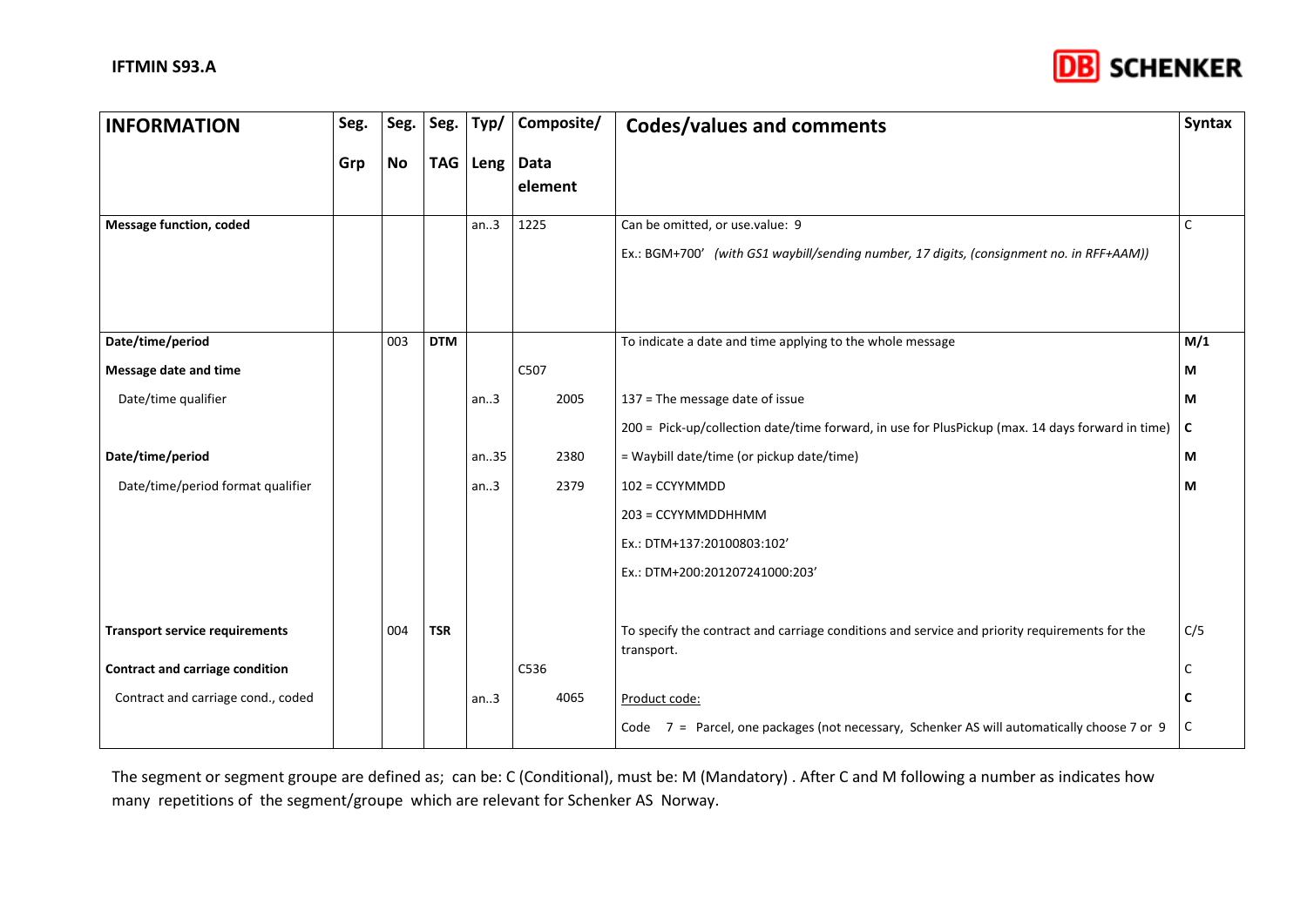

| <b>INFORMATION</b> | Seg. | Seg. | Seg. | Typ/ | Composite/             | Codes/values and comments                                                      | <b>Syntax</b> |
|--------------------|------|------|------|------|------------------------|--------------------------------------------------------------------------------|---------------|
|                    | Grp  | No   | TAG  |      | Leng   Data<br>element |                                                                                |               |
|                    |      |      |      |      |                        | based on the customers agreement) (Schenker System)                            |               |
|                    |      |      |      |      |                        | 8 = Part/full loading transport (Schenker Direct)                              | M             |
|                    |      |      |      |      |                        | 9 = Groupage (is standard, not necessary) (Schenker System)                    | C             |
|                    |      |      |      |      |                        | 27 = Direct distribution (door-to-door) (Schenker Direct)                      | M             |
|                    |      |      |      |      |                        | ZDD= Part loads retrieved (Groupage)                                           | C             |
|                    |      |      |      |      |                        | ZAD= Cash against documents/giro service - requires MOA code 50                | C             |
|                    |      |      |      |      |                        | account number provided in NAD-RFF for sender                                  |               |
|                    |      |      |      |      |                        | KID given possibly in RFF for code SS                                          |               |
|                    |      |      |      |      |                        | ZNF= Cash against documents, net freight mark, specifications as ZAD           | C             |
|                    |      |      |      |      |                        | ZGF= Cash against documents, regulation freight mark, specifications as ZAD    | C             |
|                    |      |      |      |      |                        | ZLS = Schenker Special (required a special agreement with Schenker AS)         |               |
|                    |      |      |      |      |                        | ZOM= Reshipping goods                                                          |               |
|                    |      |      |      |      |                        | ZDP= Carry in ordinary, Private delivery                                       |               |
|                    |      |      |      |      |                        | ZPA= Private delivery at work                                                  | C             |
|                    |      |      |      |      |                        | ZPQ= Carry in, Bring back packaging, Private delivery                          |               |
|                    |      |      |      |      |                        | ZPU= Carry in, Bring back old apparatus (Unit), Private delivery               |               |
|                    |      |      |      |      |                        | ZPS= Carry in, Bring back old apparatus (Unit) and packaging, Private delivery |               |
|                    |      |      |      |      |                        | ZRE= Returns shipment                                                          | C             |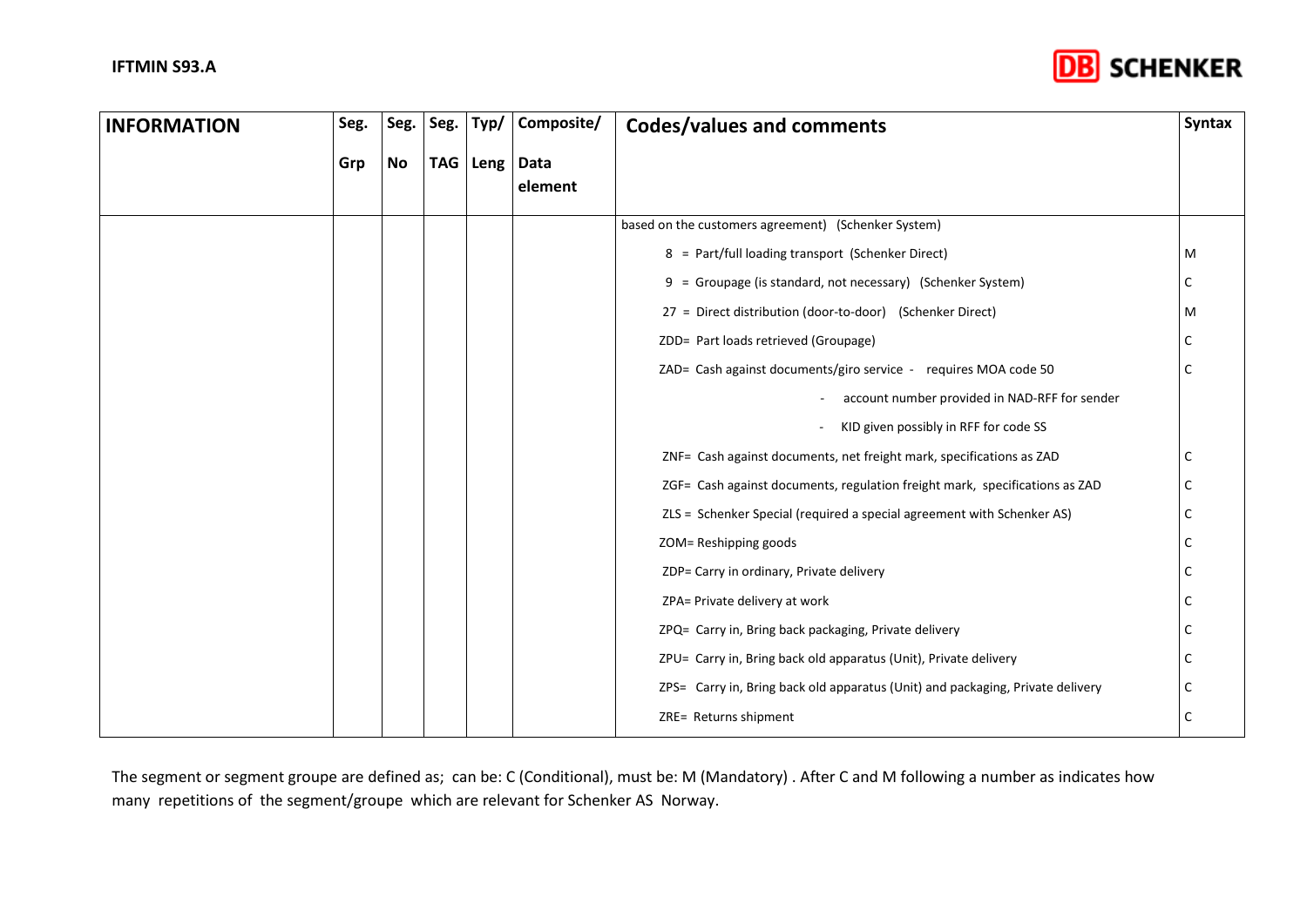

| <b>INFORMATION</b>        | Seg. | Seg.      | Seg. | Typ/      | Composite/ | <b>Codes/values and comments</b>                                                                      | Syntax |
|---------------------------|------|-----------|------|-----------|------------|-------------------------------------------------------------------------------------------------------|--------|
|                           | Grp  | <b>No</b> | TAG  | Leng Data | element    |                                                                                                       |        |
|                           |      |           |      |           |            | ZSP= Proliferation agreement (Special price agreement for proliferation goods)                        | C      |
|                           |      |           |      |           |            | ZND= Goods not declared/Toll Pass (Duty Unpaid import shipment submitted to the<br>customs warehouse) | C      |
|                           |      |           |      |           |            | ZDE= Direct distribution for electro, distribution at night                                           | С      |
| <b>Transport priority</b> |      |           |      |           | C537       |                                                                                                       | С      |
| Transport priority, coded |      |           |      | an.3      | 4219       | $1 = Express$                                                                                         | M      |
| Nature of cargo           |      |           |      |           | C703       |                                                                                                       | C      |
| Nature of cargo,, coded   |      |           |      | an.3      | 7085       | RMD = Dangerous goods                                                                                 | C      |
|                           |      |           |      |           |            | $ZHO = Hot goods$                                                                                     | C      |
|                           |      |           |      |           |            | $ZCO = Cold$ goods                                                                                    | C      |
|                           |      |           |      |           |            | ZPR = Package return                                                                                  | C      |
|                           |      |           |      |           |            | ZZZ = Special goods                                                                                   | C      |
|                           |      |           |      |           |            | ZZV = Volume goods                                                                                    | C      |
|                           |      |           |      |           |            | Ex.: TSR+7'TSR+ZAD' Parcel as one packages as cash against document                                   |        |
|                           |      |           |      |           |            | $TSR++1'$<br>Express shipment                                                                         |        |
|                           |      |           |      |           |            | Groupage as hot goods<br>TSR+9+++ZHO'                                                                 |        |
|                           |      |           |      |           |            |                                                                                                       |        |
|                           |      |           |      |           |            |                                                                                                       |        |
|                           |      |           |      |           |            |                                                                                                       |        |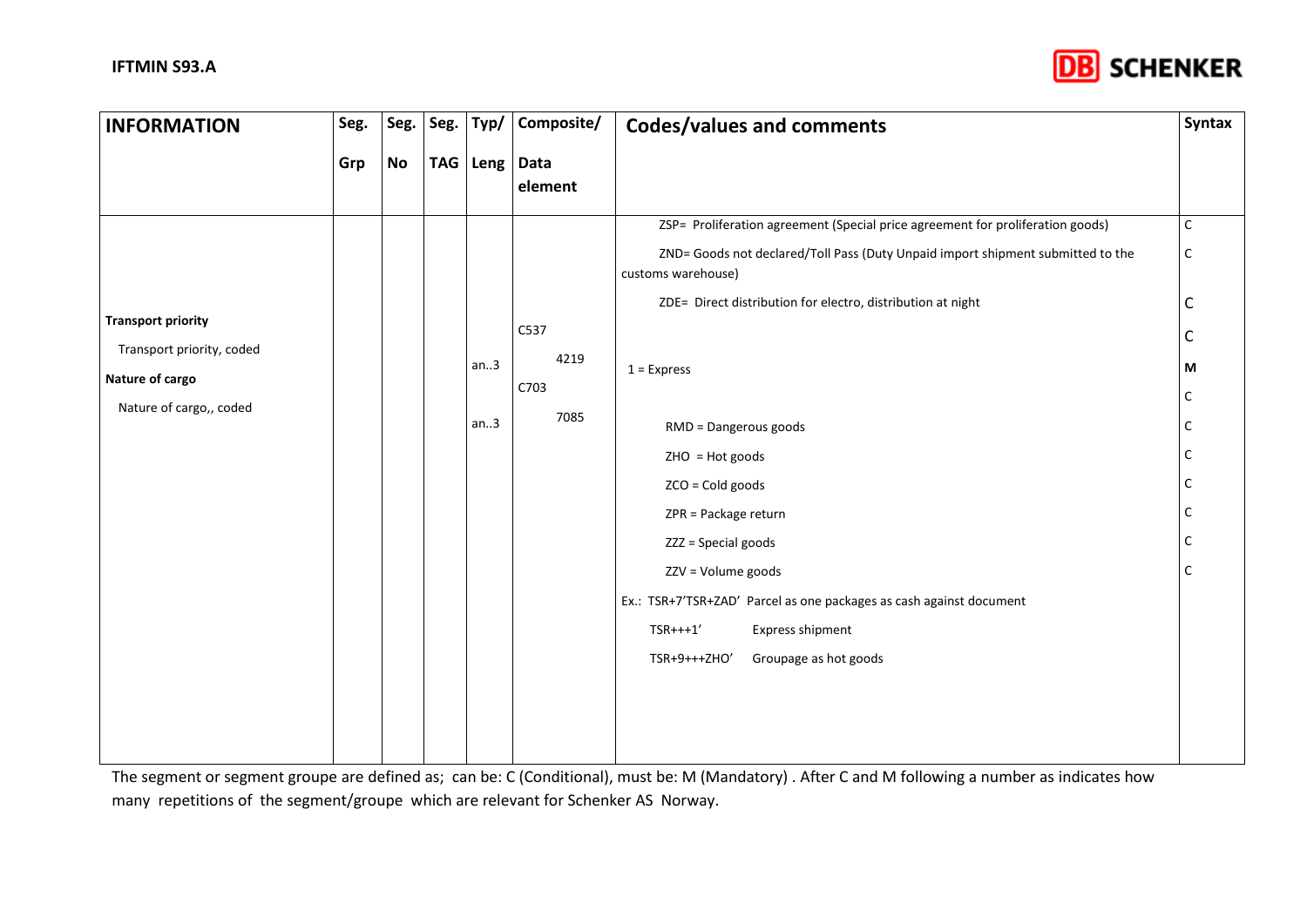

| <b>INFORMATION</b>                                                                                                | Seg. | Seg.      | Seg.       | Typ/                 | Composite/                   | <b>Codes/values and comments</b>                                                                                                                                                                                                                                                                           | <b>Syntax</b>           |
|-------------------------------------------------------------------------------------------------------------------|------|-----------|------------|----------------------|------------------------------|------------------------------------------------------------------------------------------------------------------------------------------------------------------------------------------------------------------------------------------------------------------------------------------------------------|-------------------------|
|                                                                                                                   | Grp  | <b>No</b> | <b>TAG</b> | Leng   Data          | element                      |                                                                                                                                                                                                                                                                                                            |                         |
| Monetary amount<br><b>Monetary amount</b><br>Monetary amount type qualifier<br>Monetary amount<br>Currency, coded |      | 005       | <b>MOA</b> | an.3<br>n.18<br>an.3 | C516<br>5025<br>5004<br>6345 | To indicate a monetary value for entire consignment, e.g. insured value, invoice amount,<br>disbursements, etc.<br>50 = Goods receivable amount (Giro) Max. kr 99.999,00<br>Amount The amount is given as integers in NOK, or as decimals in NOK<br>= NOK (standard)<br>Ex.: MOA+50:2500' or MOA+50:150.5' | C/2<br>М<br>М<br>М<br>C |
| <b>Free text</b><br>Text subject qualifier                                                                        |      | 006       | <b>FTX</b> | an.3                 | 4451                         | To specify free form or coded text information.<br>Product specification and-/or message to carrier. Remarks will be printed on extradition bill.<br>ICN = Product specification for consignee. Used for information to consignee from sender.<br>SIC = Sender's instruction to carrier                    | C/5<br>M                |
| <b>Text literal</b><br><b>Free text</b><br>Free text<br>Free text                                                 |      |           |            | an70<br>an70         | C108<br>4440<br>4440<br>4440 | Until 7 x 70 characters, with restriction 5 x 70 characters per FTX<br>$=$ Free text<br>$=$ Free text<br>$=$ Free text                                                                                                                                                                                     | C<br>М<br>C             |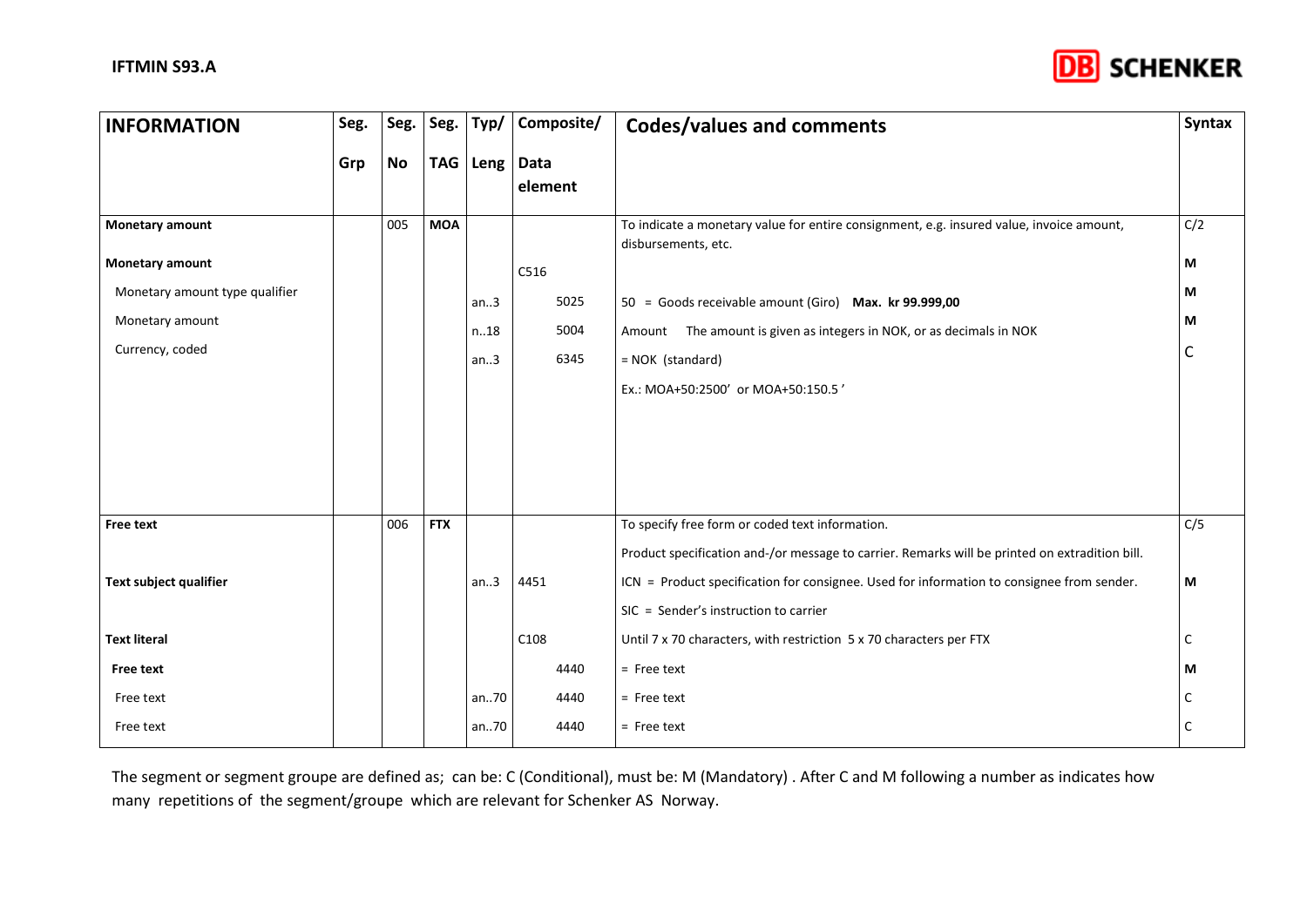

| <b>INFORMATION</b>     | Seg. | Seg. | Seg.       | Typ/              | Composite/ | <b>Codes/values and comments</b>                                                                                             | Syntax |
|------------------------|------|------|------------|-------------------|------------|------------------------------------------------------------------------------------------------------------------------------|--------|
|                        | Grp  | No   |            | TAG   Leng   Data | element    |                                                                                                                              |        |
| Free text              |      |      |            | an70              | 4440       | $=$ Free text                                                                                                                | C      |
| Free text              |      |      |            | an70              | 4440       | $=$ Free text                                                                                                                | C      |
| Free text              |      |      |            | an70              |            | Ex.: FTX+ICN+++Also applies to the order number: Look at the packing list'                                                   |        |
|                        |      |      |            |                   |            | FTX+SIC+++The recipient has high ramp'                                                                                       |        |
|                        |      |      |            |                   |            |                                                                                                                              |        |
|                        |      |      |            |                   |            |                                                                                                                              |        |
|                        |      |      |            |                   |            |                                                                                                                              |        |
|                        |      |      |            |                   |            |                                                                                                                              |        |
| <b>Control total</b>   |      | 007  | <b>CNT</b> |                   |            | To specify totals for a consignment.                                                                                         | M/3    |
| <b>Control total</b>   |      |      |            |                   | C270       |                                                                                                                              | M      |
| Control qualifier      |      |      |            | an.3              | 6069       | = Total gross weight for consignment. Gross weight in whole kilogram – least value is 1 kgm   M<br>7<br>and without decimals |        |
|                        |      |      |            |                   |            | 11 = Total number of packages                                                                                                | М      |
|                        |      |      |            |                   |            | 15 = Total cubec for the consignment, without decimals                                                                       | C      |
|                        |      |      |            |                   |            | ZLM = Total reported loading meters, expressed in decimeter (dm)                                                             | C      |
| Control value          |      |      |            | n.18              | 6066       | $=$ Value                                                                                                                    | М      |
| Measure unit qualifier |      |      |            | an.3              | 6411       | DMQ = Cubic decimeter, all expressed in cubic decimeter (liter)                                                              | C      |
|                        |      |      |            |                   |            | KGM = Kilogram, all expressed in kilogram                                                                                    | C      |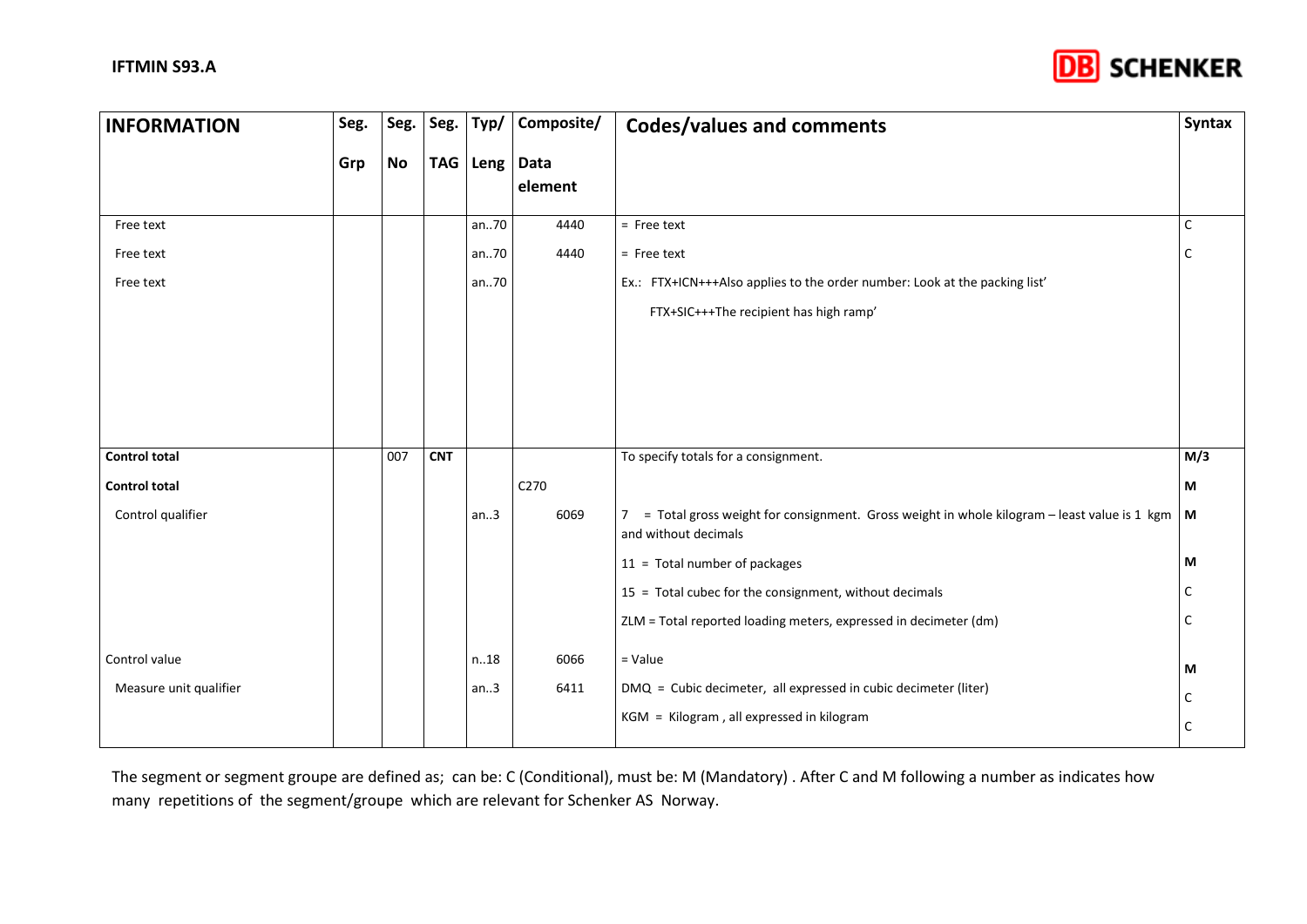

| Seg.<br><b>INFORMATION</b>        | Seg.      | Seg.       | Typ/      | Composite/ | <b>Codes/values and comments</b>                                                                                   | <b>Syntax</b> |
|-----------------------------------|-----------|------------|-----------|------------|--------------------------------------------------------------------------------------------------------------------|---------------|
| Grp                               | <b>No</b> | <b>TAG</b> | Leng Data | element    |                                                                                                                    |               |
|                                   |           |            |           |            | $PCE = Pieces$                                                                                                     | C             |
|                                   |           |            |           |            | DTM = Decimeter, all expressed in decimeter                                                                        | C             |
|                                   |           |            |           |            | Ex.: CNT+7:35:KGM'CNT+11:1:PCE'CNT+15:12:DMQ'CNT+ZLM:1:DMT'                                                        |               |
| <b>Terms of delivery</b><br>G02   |           | <b>TOD</b> |           |            | To specify the applicable term of delivery                                                                         | C/1           |
| Terms of delivery function, coded |           |            | an.3      | 4055       | 5 = Transport condition, fixed value                                                                               | M             |
| <b>Terms of delivery</b>          |           |            |           | C100       |                                                                                                                    | M             |
| Terms of delivery, coded          |           |            | an.3      | 4053       | $001 =$ paid by the receiving part (payment code 0)                                                                | М             |
|                                   |           |            |           |            | $023$ = paid by the domestic part (payment code 3)                                                                 | C             |
|                                   |           |            |           |            | Other freight payer will be activated by sending Schenker customer number in NAD+IV and<br>setting the TOD to 001. |               |
| Code list qualifier               |           |            | an.3      | 1131       | ZCT = CombiTerms                                                                                                   | C             |
|                                   |           |            |           |            | Ex.: TOD+5++023:ZCT'                                                                                               |               |
|                                   |           |            |           |            |                                                                                                                    |               |
|                                   |           |            |           |            |                                                                                                                    |               |
|                                   |           |            |           |            |                                                                                                                    |               |
|                                   |           |            |           |            |                                                                                                                    |               |
|                                   |           |            |           |            |                                                                                                                    |               |
|                                   |           |            |           |            |                                                                                                                    |               |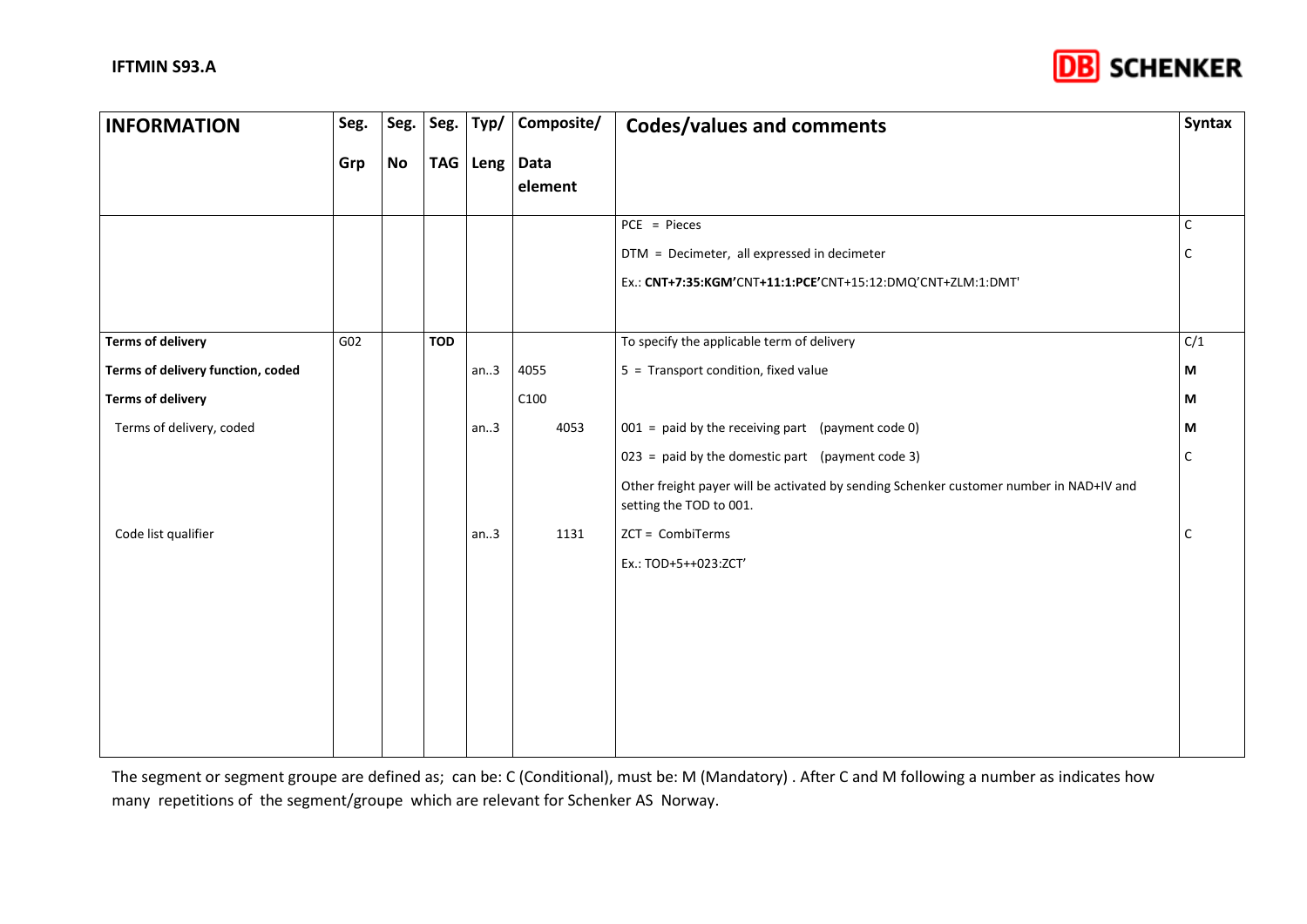

| <b>INFORMATION</b>              | Seg. | Seg.      | Seg.       | Typ/        | Composite/ | <b>Codes/values and comments</b>                                                                                                              | <b>Syntax</b> |
|---------------------------------|------|-----------|------------|-------------|------------|-----------------------------------------------------------------------------------------------------------------------------------------------|---------------|
|                                 | Grp  | <b>No</b> | <b>TAG</b> | Leng   Data | element    |                                                                                                                                               |               |
| <b>Reference specifications</b> | G03  |           | <b>RFF</b> |             |            | To express a reference which applies to the entire message such as: the document/message,<br>booking reference, order number etc.             | C/4           |
| Reference                       |      |           |            | an.3        | C506       |                                                                                                                                               | М             |
| Reference qualifier             |      |           |            |             | 1153       | AAM = Consignment number (17 digits). Requirements relating to GS1-128/SSCC barcode                                                           | М             |
|                                 |      |           |            |             |            | AAO = Consignee's shipment reference number                                                                                                   | C             |
|                                 |      |           |            |             |            | = Buyers order number<br>CO.                                                                                                                  |               |
|                                 |      |           |            |             |            | CU = Consignor's reference number                                                                                                             |               |
|                                 |      |           |            |             |            | SS = KID (customer identification) reference when giro service is used. Will appear on the<br>invoice (recipient's name will be overwritten). | C             |
| Reference number                |      |           |            | an.17       | 1154       | Reference number (Consig.no, / order no. / Senders internal reference. / KID etc.)                                                            | М             |
|                                 |      |           |            |             |            | Ex.: RFF+AAM:70748500001234567' (17 digits)                                                                                                   |               |
|                                 |      |           |            |             |            | RFF+SS:0123456789012'<br>(max. 15 digits)                                                                                                     |               |
|                                 |      |           |            |             |            | AAO/CO/CU/SS max. 15 char.                                                                                                                    |               |
|                                 |      |           |            |             |            |                                                                                                                                               |               |
| <b>Details of Transport</b>     | G08  |           | <b>TDT</b> |             |            | To specify the transport details                                                                                                              | M/1           |
| Transport stage qualifier       |      |           |            | an.3        | 8051       | 20 = main-carriage transport                                                                                                                  | М             |
|                                 |      |           |            |             |            | Ex.: TDT+20'                                                                                                                                  |               |
|                                 |      |           |            |             |            |                                                                                                                                               |               |
|                                 |      |           |            |             |            |                                                                                                                                               |               |
|                                 |      |           |            |             |            |                                                                                                                                               |               |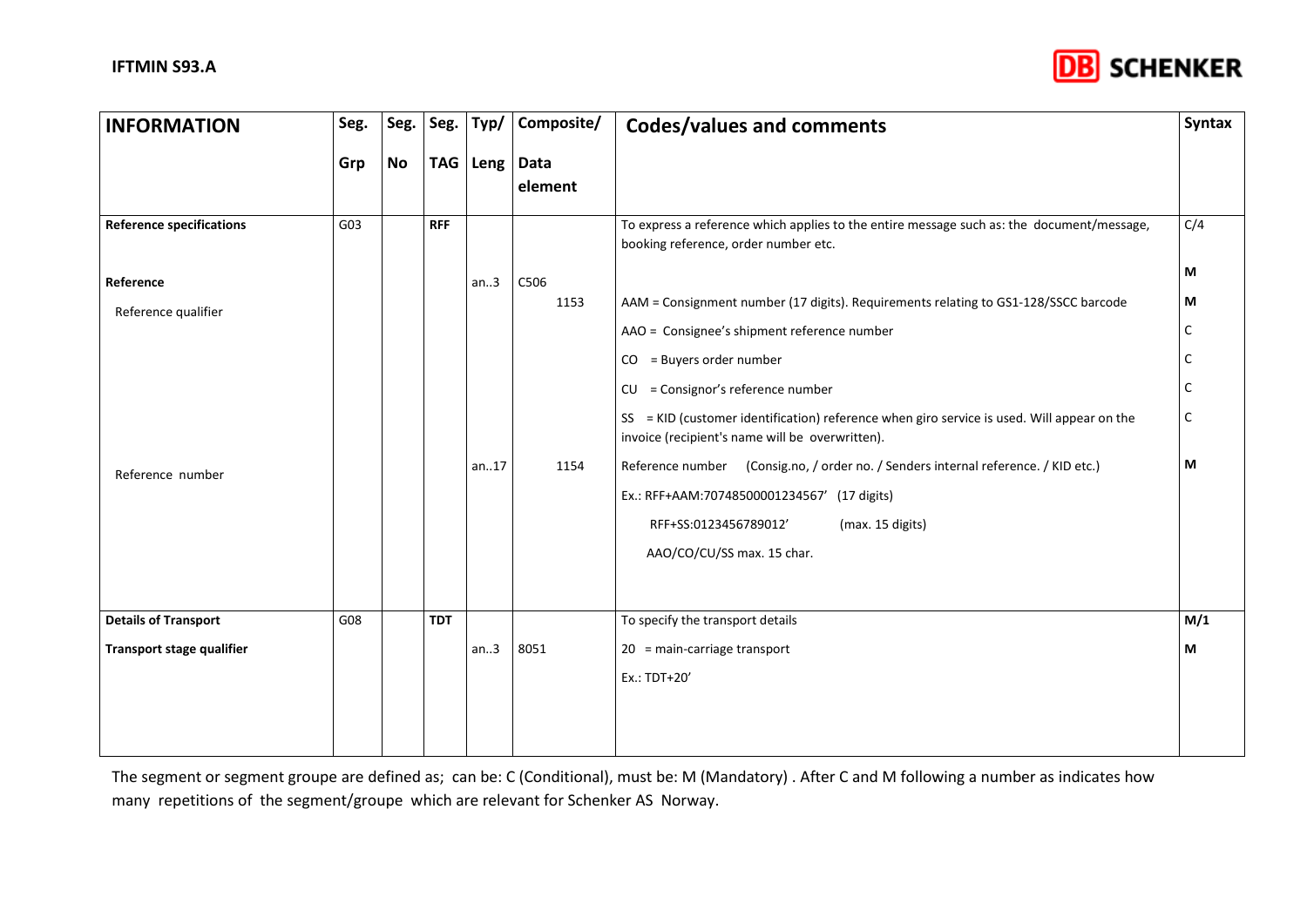

| <b>INFORMATION</b>              | Seg. | Seg.      | Seg.       | Typ/       | Composite/      | <b>Codes/values and comments</b>                                                                             | <b>Syntax</b> |
|---------------------------------|------|-----------|------------|------------|-----------------|--------------------------------------------------------------------------------------------------------------|---------------|
|                                 | Grp  | <b>No</b> |            | TAG   Leng | Data<br>element |                                                                                                              |               |
| Place / location identification | G08  |           | <b>LOC</b> | an.3       |                 | To indicate a location such as place of the departure, destination, etc. related to this log of<br>transport | M/3           |
| Place/location qualifier        |      |           |            |            | 3227            | 5 = Place of departure terminal in Schenker (the EDI message from customer will be treated<br>here)          | M             |
|                                 |      |           |            |            |                 | 80 = Place of despatch (when it deviates from the departure terminal)                                        | C             |
|                                 |      |           |            |            |                 | 83 = Delivery point                                                                                          | М             |
| <b>Location identification</b>  |      |           |            |            | C517            |                                                                                                              | М             |
| Place/location identification   |      |           |            | an25       | 3225            | Zip code or terminal code for the departure terminal                                                         | М             |
| Code list qualifier             |      |           |            | an.3       | 1131            | $16 = Zip code$                                                                                              | С             |
|                                 |      |           |            |            |                 | Ex.: LOC+5+AL'LOC+80+1371:16'LOC+83+9000:16'                                                                 |               |
|                                 |      |           |            |            |                 | <b>Terminal list:</b>                                                                                        |               |
|                                 |      |           |            |            |                 | Lærdal (Sogn) SD<br>Alnabru<br><b>AL</b><br>Hønefoss<br>HF                                                   |               |
|                                 |      |           |            |            |                 | KI<br>Alta<br><b>AT</b><br>Sortland<br><b>SO</b><br><b>Kirkenes</b>                                          |               |
|                                 |      |           |            |            |                 | BE<br>Kristiansand KR<br>Stavanger<br>SG<br><b>Bergen</b>                                                    |               |
|                                 |      |           |            |            |                 | Mo I Rana<br>Bodø<br>BO<br>Steinkjer<br><b>ST</b><br>МO                                                      |               |
|                                 |      |           |            |            |                 | <b>DR</b><br>Molde<br>SY<br>Drammen<br>MD<br>Stryn                                                           |               |
|                                 |      |           |            |            |                 | Trondheim TR<br>Fredrikstad RO<br><b>NM</b><br><b>Namsos</b>                                                 |               |
|                                 |      |           |            |            |                 | Haugesund HG<br><b>Narvik</b><br>TY<br><b>NA</b><br><b>Tynset</b>                                            |               |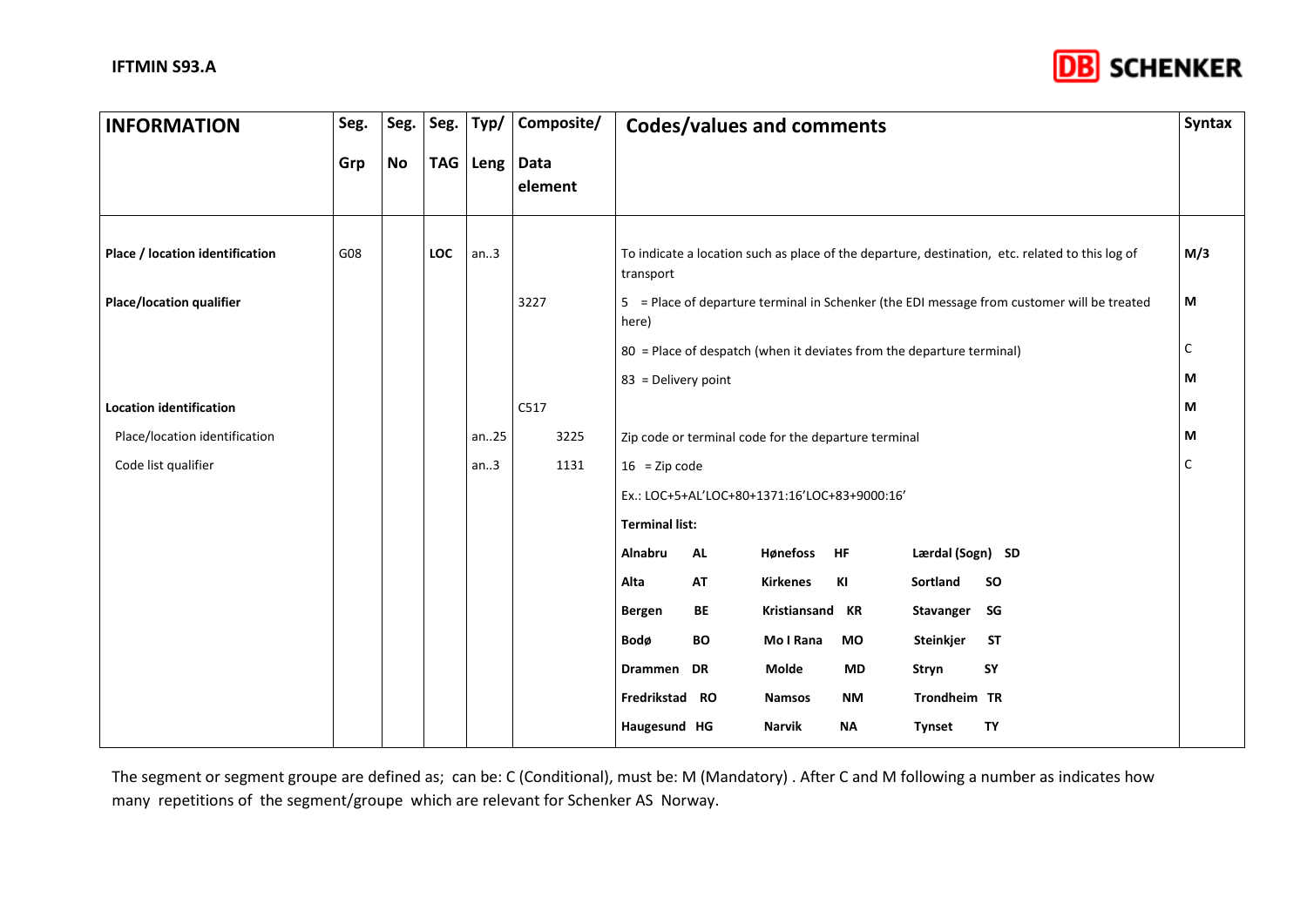

| <b>INFORMATION</b>                  | Seg.   | Seg.      | Seg.       | Typ/        | Composite/      | <b>Codes/values and comments</b>                                                                                                                                    | Syntax |
|-------------------------------------|--------|-----------|------------|-------------|-----------------|---------------------------------------------------------------------------------------------------------------------------------------------------------------------|--------|
|                                     | Grp    | <b>No</b> | <b>TAG</b> | <b>Leng</b> | Data<br>element |                                                                                                                                                                     |        |
|                                     |        |           |            |             |                 | Førde<br><b>FD</b><br>Otta<br><b>OT</b><br><b>VD</b><br><b>Voss</b>                                                                                                 |        |
|                                     |        |           |            |             |                 | Sandefjord<br><b>SV</b><br>HA<br>VT<br>Svolvær<br>Hamar                                                                                                             |        |
|                                     |        |           |            |             |                 | Ålesund<br><b>TM</b><br>AA<br>Tromsø                                                                                                                                |        |
|                                     |        |           |            |             |                 |                                                                                                                                                                     |        |
|                                     |        |           |            |             |                 |                                                                                                                                                                     |        |
| Name and address                    | G10    |           | <b>NAD</b> |             |                 | To specify the name and address and their related function                                                                                                          | M/1    |
| Party qualifier                     | 5 grp. |           |            | an.3        | 3035            | $CZ = Consignor$                                                                                                                                                    | М      |
|                                     | Rep.   |           |            |             |                 | CN = Consignee (shipping address)                                                                                                                                   | М      |
|                                     |        |           |            |             |                 | IV = Invoice recipient (given only if it differs from shipping address)                                                                                             | C      |
|                                     |        |           |            |             |                 | It's required to use Schenker applicable customer number. (When other freight pay than the<br>sender / receiver, ie using NAD + IV then customer number mandatory). |        |
| <b>Party identification details</b> |        |           |            |             | C082            |                                                                                                                                                                     | М      |
| Party id identification             |        |           |            | an.17       | 3039            | Customer number. Consignor or consginee customer number at Schenker AS (Req. for CZ)                                                                                | M/C    |
| Code list qualifier                 |        |           |            | an.3        | 3055            | 87 = Assigned by Schenker                                                                                                                                           | С      |
| Name and address                    |        |           |            |             | C080            |                                                                                                                                                                     | М      |
| Party name                          |        |           |            | an35        | 3036            | Party name (but also name of private person) (Requirement for CN)                                                                                                   | M/C    |
| <b>Addess - Street</b>              |        |           |            |             | C059            |                                                                                                                                                                     | М      |
| Street and number/P.O. Box          |        |           |            | an35        | 3042            | (One or two address lines) (Requirement for CN)<br>Address 1                                                                                                        | M/C    |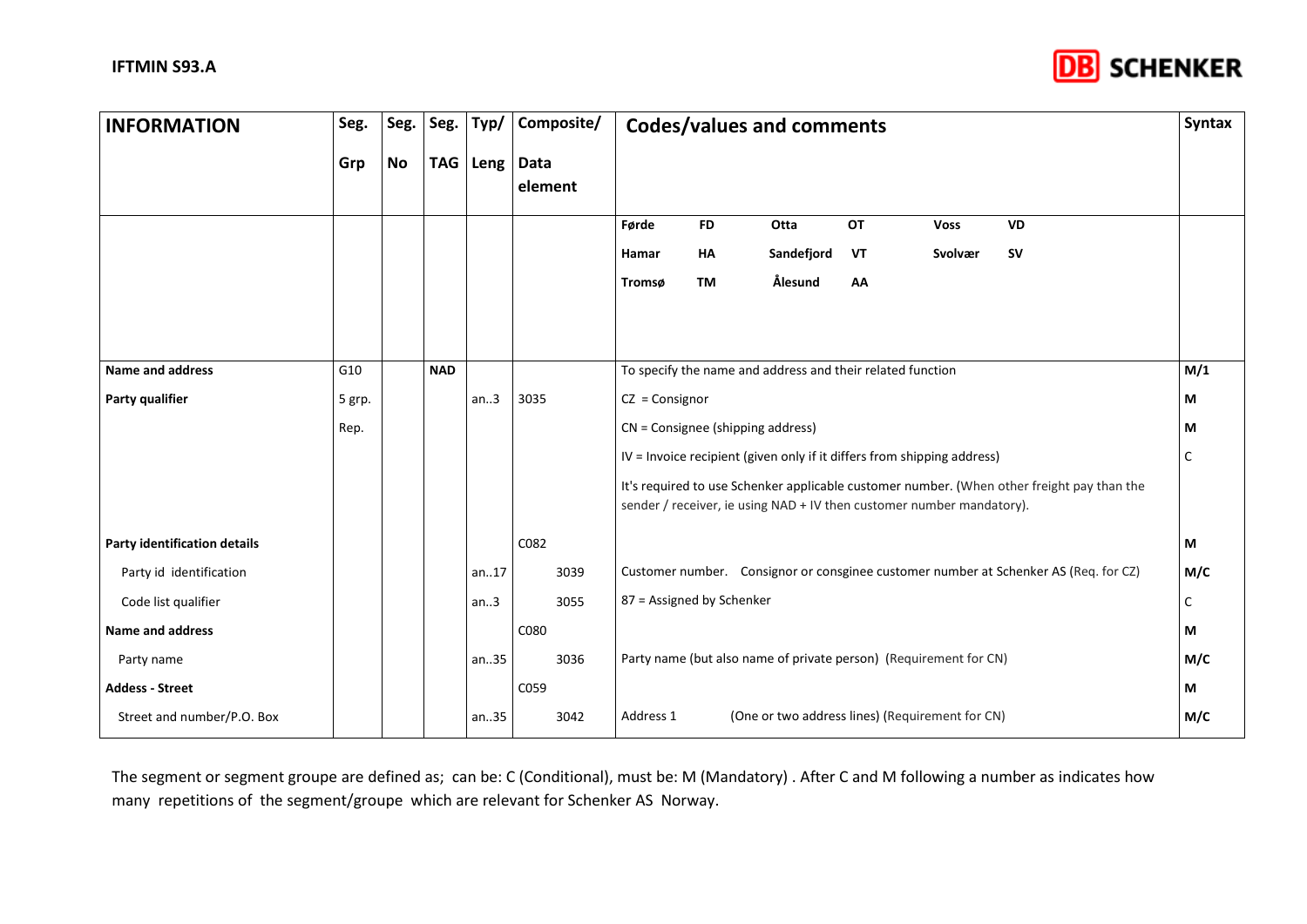

| <b>INFORMATION</b>             | Seg. | Seg.      | Seg.       | Typ/              | Composite/ | <b>Codes/values and comments</b>                                                 | <b>Syntax</b> |
|--------------------------------|------|-----------|------------|-------------------|------------|----------------------------------------------------------------------------------|---------------|
|                                | Grp  | <b>No</b> |            | TAG   Leng   Data | element    |                                                                                  |               |
| Street address 2               |      |           |            | an.35             | 3042       | (Requirement for CN)<br>Address 2                                                | M/C           |
| City name                      |      |           |            | an35 3164         |            | City name                                                                        | C             |
| <b>Postcode identification</b> |      |           |            | an.9              | 3251       | Postcode                                                                         |               |
| Country, coded                 |      |           |            | an.3              | 3207       | NO = Norway, not in use                                                          |               |
|                                |      |           |            |                   |            | Ex.: NAD+CZ+0182031::87'NAD+CN+++SUNDE+FJELLVN 1:v/PER+++2300'                   |               |
|                                |      |           |            |                   |            | Notice that it must be one character between + and :                             |               |
|                                |      |           |            |                   |            | For NAD+CN, the shipping address must always be given in address line 1.         |               |
|                                |      |           |            |                   |            | Thus we must not send address line 2 without filling in anything address line 1. |               |
|                                |      |           |            |                   |            |                                                                                  |               |
| <b>Contact information</b>     | G11  |           | <b>CTA</b> |                   |            | To identify a person or department within a party.                               | M/1           |
| Contact information, coded     |      |           |            | an.3              | 3139       | IC = information contact                                                         | М             |
| Department or employee details |      |           |            |                   | C056       |                                                                                  | C             |
| Department or employee         |      |           |            | an35              | 3412       | Contact person                                                                   |               |
| identification, free form      |      |           |            |                   |            | Ex.: CTA+IC' or CTA+IC+*:Ole Olsen'                                              |               |
|                                |      |           |            |                   |            | NB: there must be at least a token character between + and :                     |               |
|                                |      |           |            |                   |            | In the example is it used *                                                      |               |
|                                |      |           |            |                   |            |                                                                                  |               |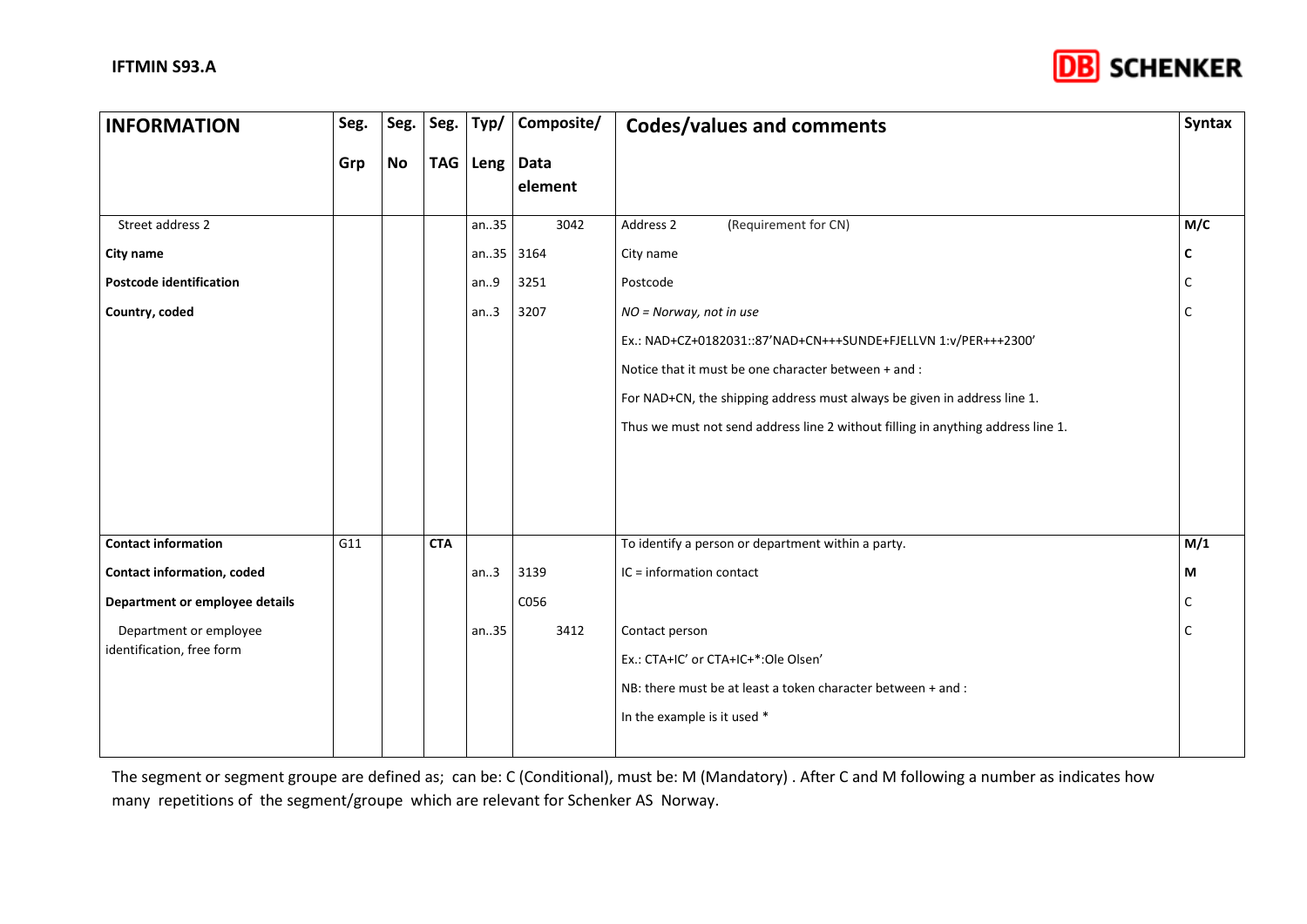

| <b>INFORMATION</b>               | Seg. | Seg. | Seg. $\vert$ | Typ/ | Composite/             | <b>Codes/values and comments</b>                                                                           | Syntax |
|----------------------------------|------|------|--------------|------|------------------------|------------------------------------------------------------------------------------------------------------|--------|
|                                  | Grp  | No   | TAG          |      | Leng   Data<br>element |                                                                                                            |        |
| <b>Communication contact</b>     | G11  |      | COM          |      |                        | To identify a communication number of a department or a person to whom communication<br>should be directed | C/1    |
| <b>Communication contact</b>     |      |      |              |      | C076                   |                                                                                                            | M      |
| Communication number             |      |      |              | an25 | 3148                   | Communication number                                                                                       | М      |
| Communication channel, qualifier |      |      |              | an.3 | 3155                   | $TE = Telephone$                                                                                           | М      |
|                                  |      |      |              |      |                        | SM = Mobile number                                                                                         | C      |
|                                  |      |      |              |      |                        | EM = Electronic mail (only one e.mail address)                                                             | C      |
|                                  |      |      |              |      |                        | Ex.: COM+62570000:TE' COM requires CTA- segment.                                                           |        |
|                                  |      |      |              |      |                        | COM+99887766:SM'                                                                                           |        |
|                                  |      |      |              |      |                        | COM+receiver@abcd.com:EM'                                                                                  |        |
| Reference                        | G14  |      | <b>RFF</b>   |      |                        | To identify a reference used by party (NAD+CZ)                                                             | C/2    |
| Reference                        |      |      |              |      | C506                   |                                                                                                            | M      |
| Reference qualifier              |      |      |              | an.3 | 1153                   | ADE = Account number for payment of COD by giro service                                                    | М      |
| Reference number                 |      |      |              | an15 | 1154                   | Number                                                                                                     | M      |
|                                  |      |      |              |      |                        | Ex.: RFF+ADE:60011311833'                                                                                  |        |
|                                  |      |      |              |      |                        |                                                                                                            |        |
|                                  |      |      |              |      |                        |                                                                                                            |        |
|                                  |      |      |              |      |                        |                                                                                                            |        |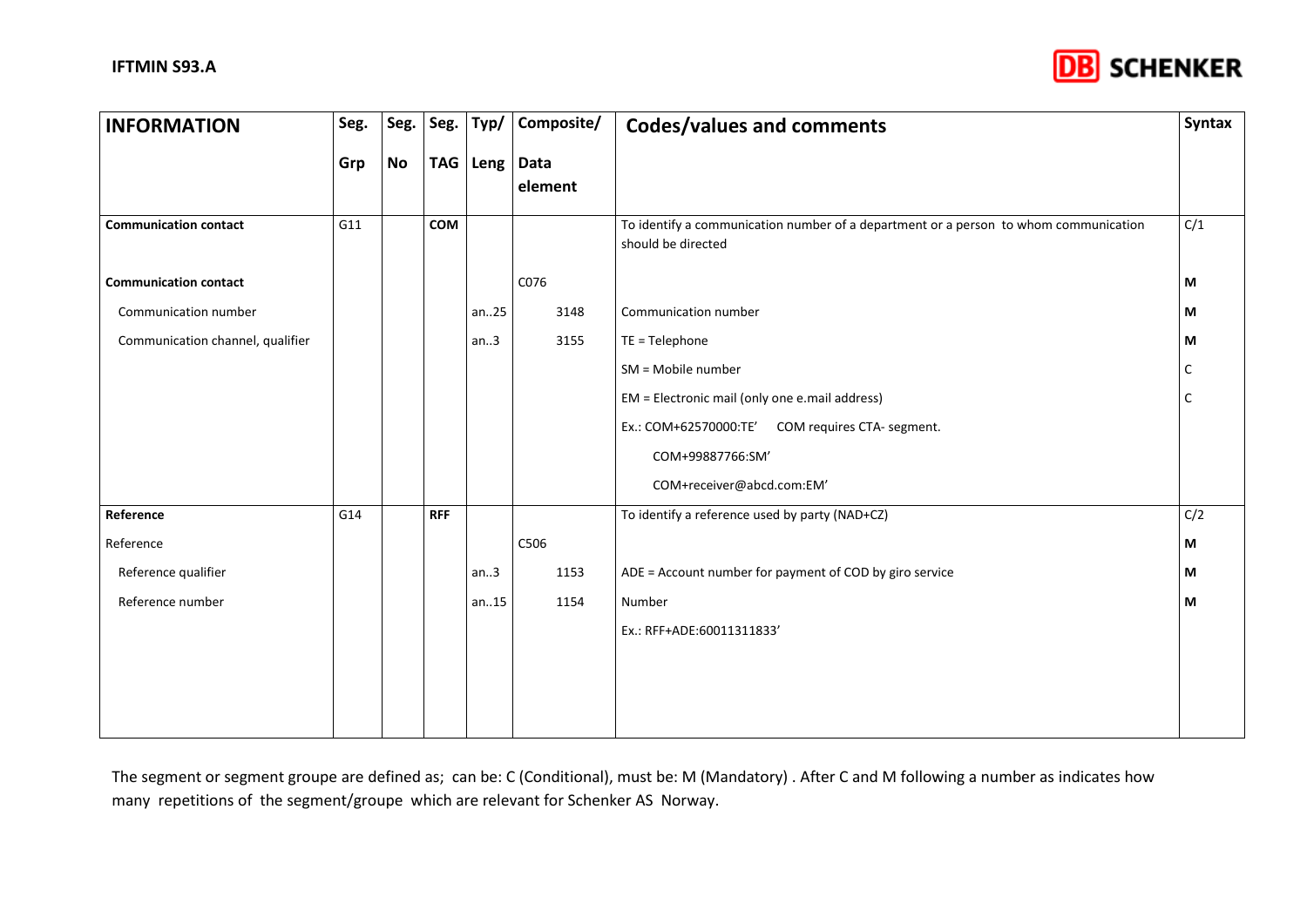

| <b>INFORMATION</b>              | Seg. | Seg.      | Seg.       | Typ/ | Composite/      | <b>Codes/values and comments</b>                                                          | <b>Syntax</b> |
|---------------------------------|------|-----------|------------|------|-----------------|-------------------------------------------------------------------------------------------|---------------|
|                                 | Grp  | <b>No</b> | <b>TAG</b> | Leng | Data<br>element |                                                                                           |               |
| Goods item details              | G16  |           | <b>GID</b> |      |                 | To identify a goods item from which transport is undertaken.                              | M/1           |
| Group: GID/PIA/FTX/MEA/PCI      |      |           |            |      |                 |                                                                                           |               |
| Goods item number               |      |           |            | n.5  | 1496            | Goods item - consecutive number                                                           | М             |
| Number and type of packages     |      |           |            |      | C213            |                                                                                           | М             |
| Number of packages              |      |           |            | n.8  | 7224            | Goods item - number of packages                                                           | М             |
| Type of packages identification |      |           |            | an.7 | 7065            | Type of packages, coded. Ex.: PK, CT, BX                                                  | C             |
|                                 |      |           |            |      |                 | Ex.: GID+1+2:PK'                                                                          |               |
| Additional product id           | G16  |           | PIA        |      |                 | To specify article numbers or other product/goods identification numbers                  | C/1           |
| Product id function qualifier   |      |           |            | an.3 | 4347            | 5 = Product identification                                                                | М             |
| Item number identification      |      |           |            |      | C212            |                                                                                           | М             |
| Code Unit Value                 |      |           |            | an.3 | 7140            | = 2 digits Code for calculating in accordance to specific customer contract with Schenker | M             |
| Item number type, coded         |      |           |            | an.3 | 7143            | = VN (means: Code unit value for goods)                                                   | М             |
|                                 |      |           |            |      |                 | Ex.: PIA+5+51:VN'                                                                         |               |
|                                 |      |           |            |      |                 |                                                                                           |               |
| <b>Free text</b>                | G16  |           | <b>FTX</b> |      |                 | To specify processable supplementary information relating to the goods item.              | C/9           |
|                                 |      |           |            | an.3 | 4451            | AAA = Goods description                                                                   | М             |
| <b>Text literal</b>             |      |           |            |      | C108            |                                                                                           |               |
|                                 |      |           |            |      |                 | Free text                                                                                 |               |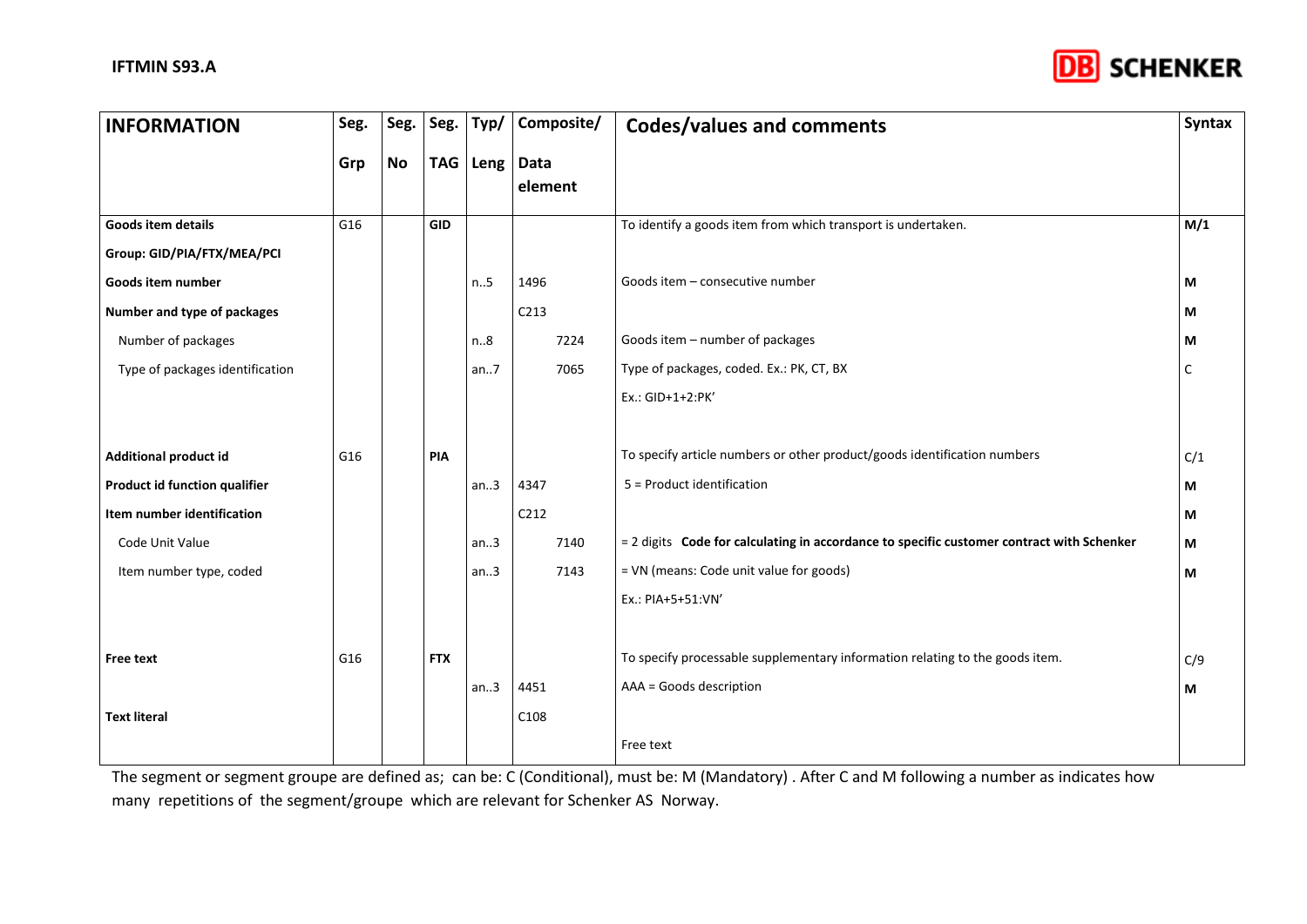

| <b>INFORMATION</b>                      | Seg. | Seg. | Seg.       | Typ/        | Composite/ | <b>Codes/values and comments</b>                                            | Syntax |
|-----------------------------------------|------|------|------------|-------------|------------|-----------------------------------------------------------------------------|--------|
|                                         | Grp  | No   | <b>TAG</b> | Leng   Data | element    |                                                                             |        |
|                                         |      |      |            | an.25       | 4440       | Ex.: FTX+AAA+++CARTONS'                                                     | М      |
| <b>Measurements</b>                     | G19  |      | <b>MEA</b> |             |            | To specify measurements, other than dimensions, applicable to a goods item. | M/3    |
| <b>Measurement application qualifer</b> |      |      |            | an.3        | 6311       | $CT$ = number of units (is related to the PIA group 16)                     | С      |
|                                         |      |      |            |             |            | WT = Weights (in whole kilo grams, least value is 1 kg)                     | М      |
|                                         |      |      |            |             |            | VOL = Volume without decimals                                               |        |
| <b>Measurement details</b>              |      |      |            |             | C502       |                                                                             | C      |
| Measurement dimension, coded            |      |      |            | an.3        | 6313       | $G =$ gross weight without decimals                                         | C      |
|                                         |      |      |            |             |            | $N = net weight without decimals$                                           | C      |
| Value/range                             |      |      |            |             | C174       |                                                                             | М      |
| Measure unit qualifier                  |      |      |            | an.3        | 6411       | PCE = number of packages                                                    | М      |
|                                         |      |      |            |             |            | KGM = kilogram                                                              | М      |
|                                         |      |      |            |             |            | DMQ = cubic decimeter (in whole dm3)                                        | C      |
| Measurement value                       |      |      |            | n.18        | 6314       | Measurement value without decimals                                          | М      |
|                                         |      |      |            |             |            | Ex.: MEA+WT+G+KGM:18'MEA+VOL++DMQ:45'MEA+CT++PCE:25' (Gross weight: 18 kg)  |        |
| <b>Package identification</b>           | G22  |      | PCI        |             |            | To specify marks and numbers of a goods item                                | C/9    |
| <b>Marking instructions, coded</b>      |      |      |            | an.3        | 4233       | 18 = Carrier's instructions, barcode package-id (GS1 SSCC (=UCC/EAN-128))   | М      |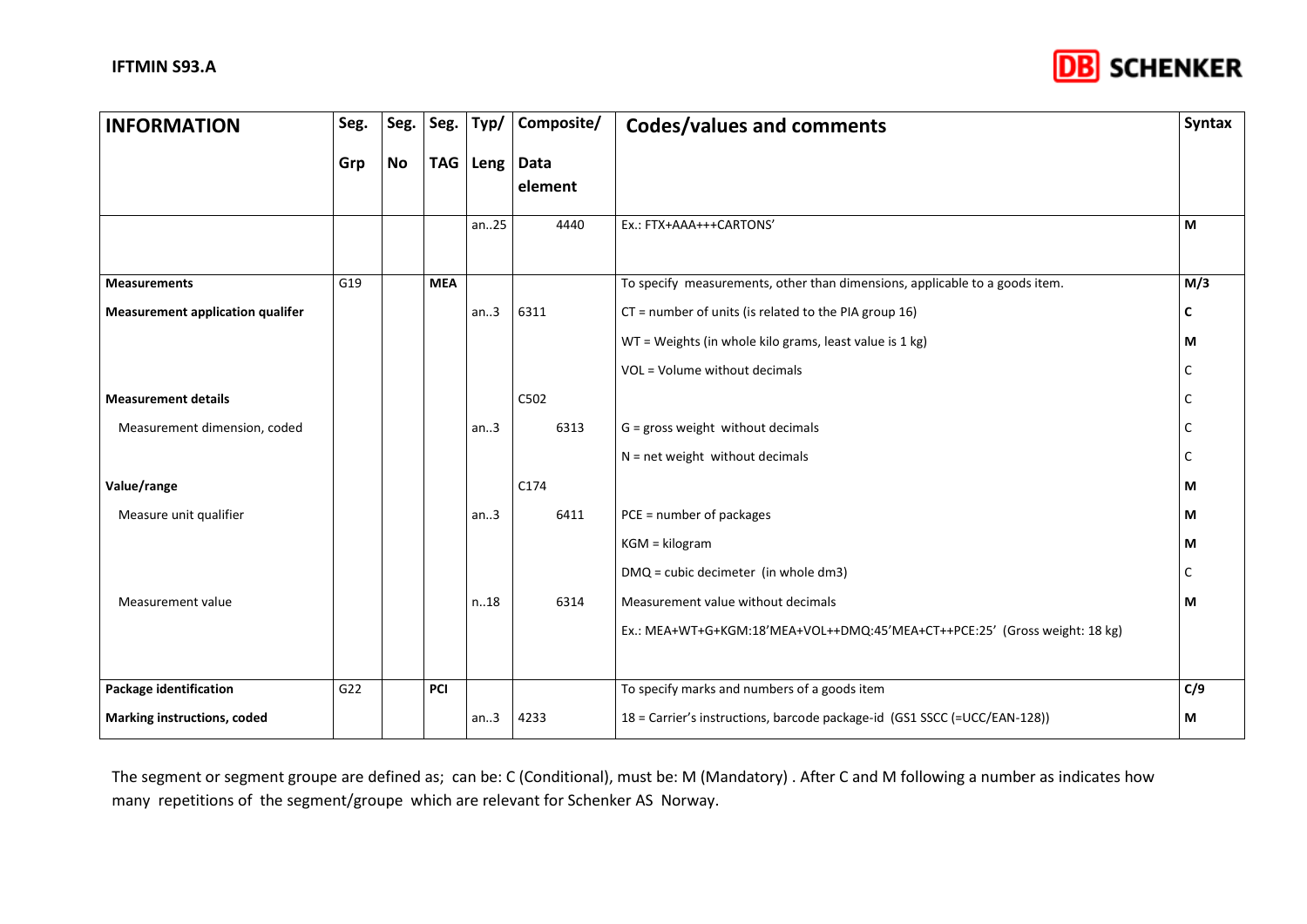

| <b>INFORMATION</b>                   | Seg. | Seg. | Seg.       | Typ/        | Composite/       | <b>Codes/values and comments</b>                                                                                                                                                                                                                                                                                                                                                                                                                                                                                                   | <b>Syntax</b> |
|--------------------------------------|------|------|------------|-------------|------------------|------------------------------------------------------------------------------------------------------------------------------------------------------------------------------------------------------------------------------------------------------------------------------------------------------------------------------------------------------------------------------------------------------------------------------------------------------------------------------------------------------------------------------------|---------------|
|                                      | Grp  | No   | <b>TAG</b> | Leng   Data | element          |                                                                                                                                                                                                                                                                                                                                                                                                                                                                                                                                    |               |
| Marks & labels                       |      |      |            |             | C <sub>210</sub> |                                                                                                                                                                                                                                                                                                                                                                                                                                                                                                                                    | M             |
| Shipping marks                       |      |      |            | n.18        | 7102             | Marking labels                                                                                                                                                                                                                                                                                                                                                                                                                                                                                                                     | М             |
|                                      |      |      |            | an.3        |                  | 24 = Address label goods                                                                                                                                                                                                                                                                                                                                                                                                                                                                                                           | C             |
| Alternative labeling of goods, coded |      |      |            |             | 4233             | Free text                                                                                                                                                                                                                                                                                                                                                                                                                                                                                                                          |               |
| <b>Alternative labeling</b>          |      |      |            |             | C210             |                                                                                                                                                                                                                                                                                                                                                                                                                                                                                                                                    | C             |
|                                      |      |      |            | an.15       | 7102             | Using GS1 / SSCC code packages, all packages codes belonging to a transmission<br>given in this segment. There can be up to 10 package codes in a PCI segment and up to<br>10 PCI segments of a GID structure. This provides up to 100 packages per GID codes<br>and 1000 package codes per parcel shipment. Max. 10 GID.<br>The PCI segment need not be filled up with 10 package codes before the next segment<br>is used.<br>Ex.: PCI+18+370123400005678901:370123400005678911' (Package-id: 370123400005678901)<br>PCI+24+ADR' | $\mathsf{C}$  |
| <b>Equipment details</b>             | G34  |      | <b>EQD</b> |             |                  | To specify equipment, and equipment size and type used in the transport                                                                                                                                                                                                                                                                                                                                                                                                                                                            | C/3           |
| <b>Equipment qualifier</b>           |      |      |            | an.3        | 8053             | $CN =$ Container                                                                                                                                                                                                                                                                                                                                                                                                                                                                                                                   | М             |